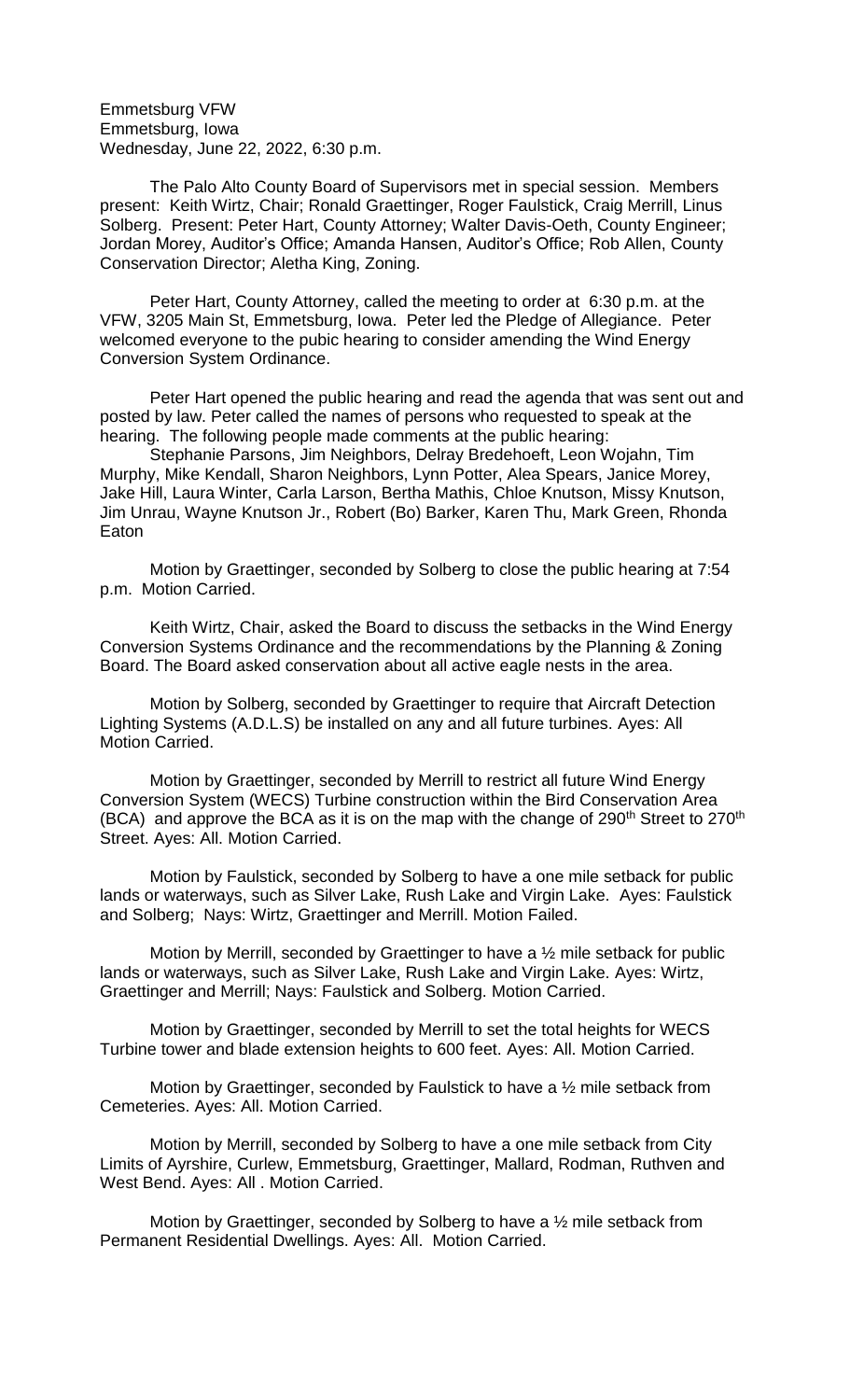Motion by Faulstick, seconded by Graettinger to adopt the decommissioning at end of serviceable life or discontinuance of abandonment agreement. Ayes: All. Motion Carried.

Motion by Graettinger, seconded by Merrill to adopt and add to the ordinance limiting megawatts at 600 megawatts in Palo Alto County total for all current/future Wind Energy Conversion Systems. Ayes: All. Motion Carried.

#### **RESOLUTION NO**. 6 -22- 2022

#### **A RESOLUTION TO AMEND THE 9 -27- 2016 STAND ALONE ORDINANCE FOR SITE PLAN REVIEW AND APPROVAL PERMITS FOR THE CONSTRUCTION AND MAINTENANCE OF WIND ENERGY CONVERSION SYSTEMS AND WIND ENERGY DEVICES IN PALO ALTO COUNTY**

WHEREAS, the Palo Alto County Board of Supervisors adopted its Wind Energy Conversion System Ordinance, Ordinance No. 9-27-16, on Sept.  $27<sup>th</sup>$ , 2016 (the "Ordinance"); and,

WHEREAS, the Palo Alto County Planning and Zoning Commission met on May  $9<sup>th</sup>$ , 2022 recommending amendments to the Wind Energy Conversion System Ordinance, Ordinance No. 9-27-16; and,

WHEREAS, the Palo Alto County Board of Supervisors fulfilled the process to amend the 9-27-2016 W.E.C.S. Ordinance with three public hearings all held at the Veterans' of Foreign Wars Hall in Emmetsburg, Iowa, on June  $8<sup>th</sup>$ , 2022, June  $15<sup>th</sup>$ , 2022 and June 22, 2022 listening to public input from both county land owners and county residents who recommended amendment of the following Sections of the W.E.C.S. Ordinance:

- 1. The Board of Supervisors amend Section 5, (l) *Lighting* of the 9-27-2016 W.E.C.S. Ordinance and require that Aircraft Detection Lighting Systems (A.D.L.S.) be installed on any and all future wind turbines; this will reduce the impact of continuous red flashing nighttime lights upon residents, communities and migratory birds and,
- 2. The Board of Supervisors amend Section 5, (h) *Public Lands or Waterways* of the 9- 27-2016 W.E.C.S. Ordinance to restrict all future W.E.C.S Turbine construction within the Bird Conservation Area ( B.C.A.) identified and described as "Beginning at the Northwest corner of section 6-97N-33W in Walnut township at the Palo Alto and Emmet County line; then proceeding two miles south along the western boundary of sections 6 and sections 7 of Walnut township to the intersection of 270<sup>th</sup> Street and 400<sup>th</sup> Avenue; then continuing to proceed south six miles further to the intersection of  $400<sup>th</sup>$  Avenue and  $350<sup>th</sup>$  Street in Emmetsburg township; then west three miles along  $350<sup>th</sup>$  Street to its intersection with  $370<sup>th</sup>$  Avenue; then south one mile along  $370<sup>th</sup>$  Ave. to its intersection of  $360<sup>th</sup>$  Street (Highway 18); then west one mile along  $360<sup>th</sup>$  Street to its intersection of  $360<sup>th</sup>$  Avenue; then south three miles along  $360<sup>th</sup>$  Avenue to its intersection of  $360<sup>th</sup>$  Avenue and  $390<sup>th</sup>$  Street; then west two miles along  $390<sup>th</sup>$  Street to its intersection of 390th Street and 340<sup>th</sup> Avenue (which is the western boundary between Palo Alto and Clay Counties); then north twelve miles along  $340<sup>th</sup>$  Avenue to its intersection with  $270<sup>th</sup>$  Street; then east six miles along  $270<sup>th</sup>$  Street to the point of beginning at the Northwest corner of section 6-97N-33W in Walnut township, Palo Alto County Iowa, containing 57 square miles, more or less .
- 3. The Board of Supervisors amend Section 5, (h) for *Public Lands or Waterways* of the 9-27-2016 W.E.C.S. Ordinance to restrict W.E.C.S. Turbines from within a One half Mile Setback ( 2,640 feet) from the shores of Silver Lake and from the shores of Rush Lake .

The setback contained in the 9-27-2016 W.E.C.S. ordinance from other public lands and other public waterways, ( besides Silver Lake, Rush Lake ) whether those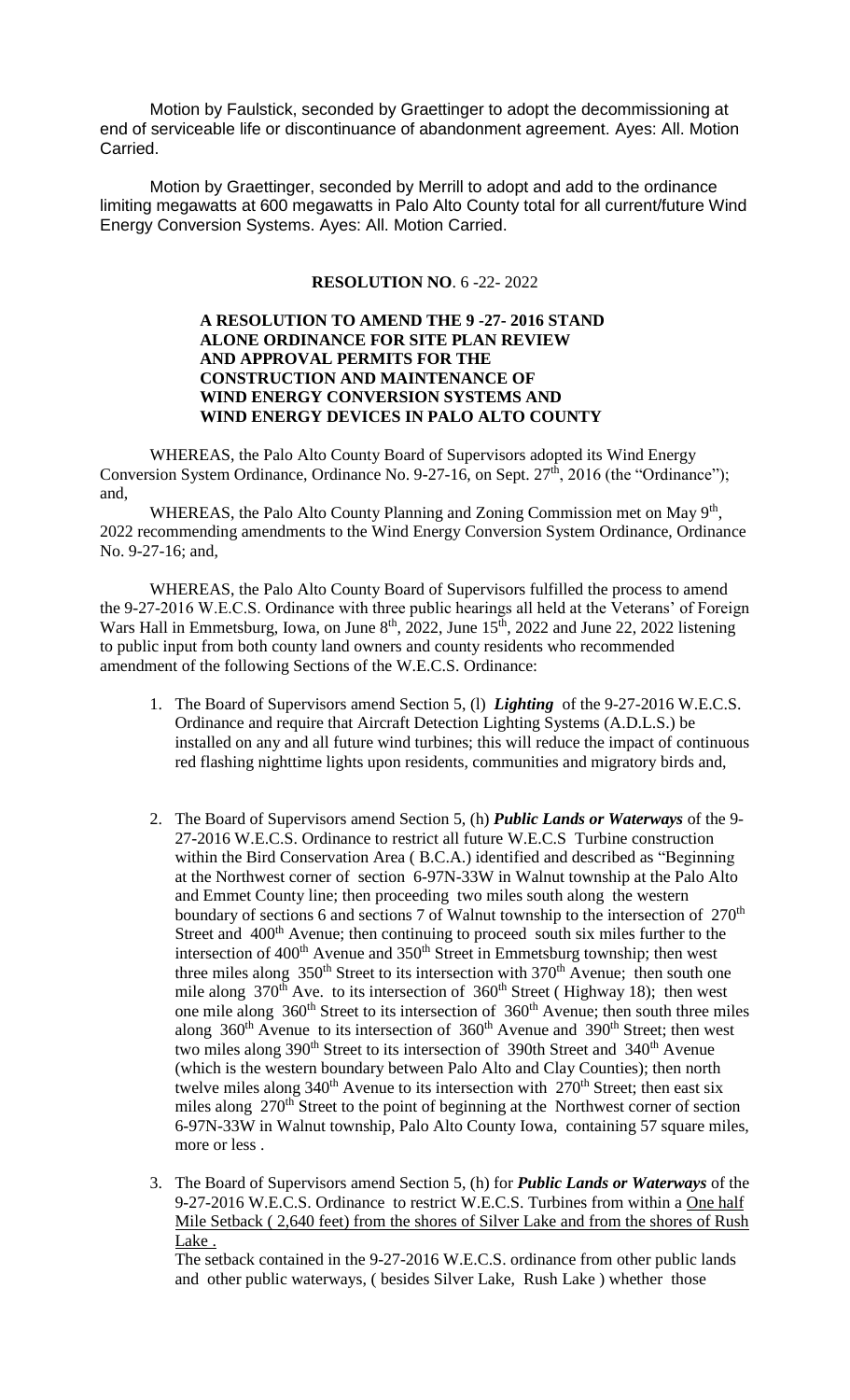public lands and public waterways are owned by the County, State or Federal government, will remain in full force and effect at a 1,500 foot setback; and,

- 4. The Board of Supervisors amend Section 3, (i) *Total Height* of the 9-27-2016 W.E.C.S. Ordinance setting the total W.E.C.S. Turbines tower and Blade Extension heights to 600 foot rather than the 550 foot in the current ordinance; and,
- 5. The Board of Supervisors amend Section 5, (e ) *Setbacks from Cemeteries* of the 9-27- 2016 W.E.C.S. Ordinance to restrict constructions of W.E.C.S. Turbines within one half mile (2,640 feet) from cemeteries rather than the  $1,500$  foot setback from cemeteries in the current ordinance; and,
- 6. The Board of Supervisors amend Section 5, (f) *Setbacks from City Limits* of the 9-27- 2016 W.E.C.S. Ordinance to restrict W.E.C.S. Turbines from within one mile ( 5,280 feet) from beyond the city limits of Ayrshire, Curlew, Emmetsburg, Graettinger, Mallard, Rodman, Ruthven and West Bend, all located within Palo Alto County instead of the existing 1,500 foot setback; and,
- 7. The Board of Supervisors amend Section 5 , (b) *Setbacks from Permanent Residential*  **Dwellings** of the 9-27-2016 W.E.C.S. Ordinance to restrict Turbines from within one half mile ( 2,640 feet) from permanent residential dwellings rather than the existing  $1,500$ foot-permanent residential setback in the current ordinance; and,
- 8. The Board of Supervisors amend Section 7: *Decommissioning at End of Serviceable Life or Discontinuance or Abandonment Agreement* of the 9-27-2016 W.E.C.S. Ordinance by striking through the entire existing Section 7, and inserting and substituting the underlined updated language in its place.

**Section 7. (2016 ordinance): Decommissioning at End of Serviceable Life or Discontinuance or Abandonment.** Each application for a Site Plan Review and Approval Permit for a WECS shall include a decommissioning plan outlining the anticipated means and cost of removing each Wind Energy Device at the end of its serviceable life or upon becoming a discontinued use. Such cost estimates shall be made by a professional engineer licensed in the State of Iowa, agreeable to the County. The decommissioning plan shall also outline proposed financing methods adequate for the decommissioning of the WECS. Prior to the issuance of a Site Plan Review and Approval Permit, the County and the Owner/Developer shall enter into a separate decommissioning agreement, which shall clearly lay out the rights and obligations of the County and the Owner/Developer with respect to the management and potential decommissioning and removal of the Wind Energy Devices either at the end of their serviceable life or upon becoming a discontinued use.

A Wind Energy Device shall be considered discontinued or abandoned after one (1) year without energy production, unless a timely plan is developed and submitted within such one (1) year period to the Administrator outlining the steps and schedule for returning the Wind Energy Device to active service.

All Wind Energy Devices and accessory facilities shall be removed to a depth of four (4) feet below grade within 180 days of becoming a discontinued use. And inserting and substituting the following language:

- Section 7: **Decommissioning**
- (a) *Decommissioning Plan and Agreement*. The Applicant, Developer, or Owner shall submit a Decommissioning Plan to the Administrator for approval by the Board in conjunction with the issuance of the Permit. The purpose of the Decommissioning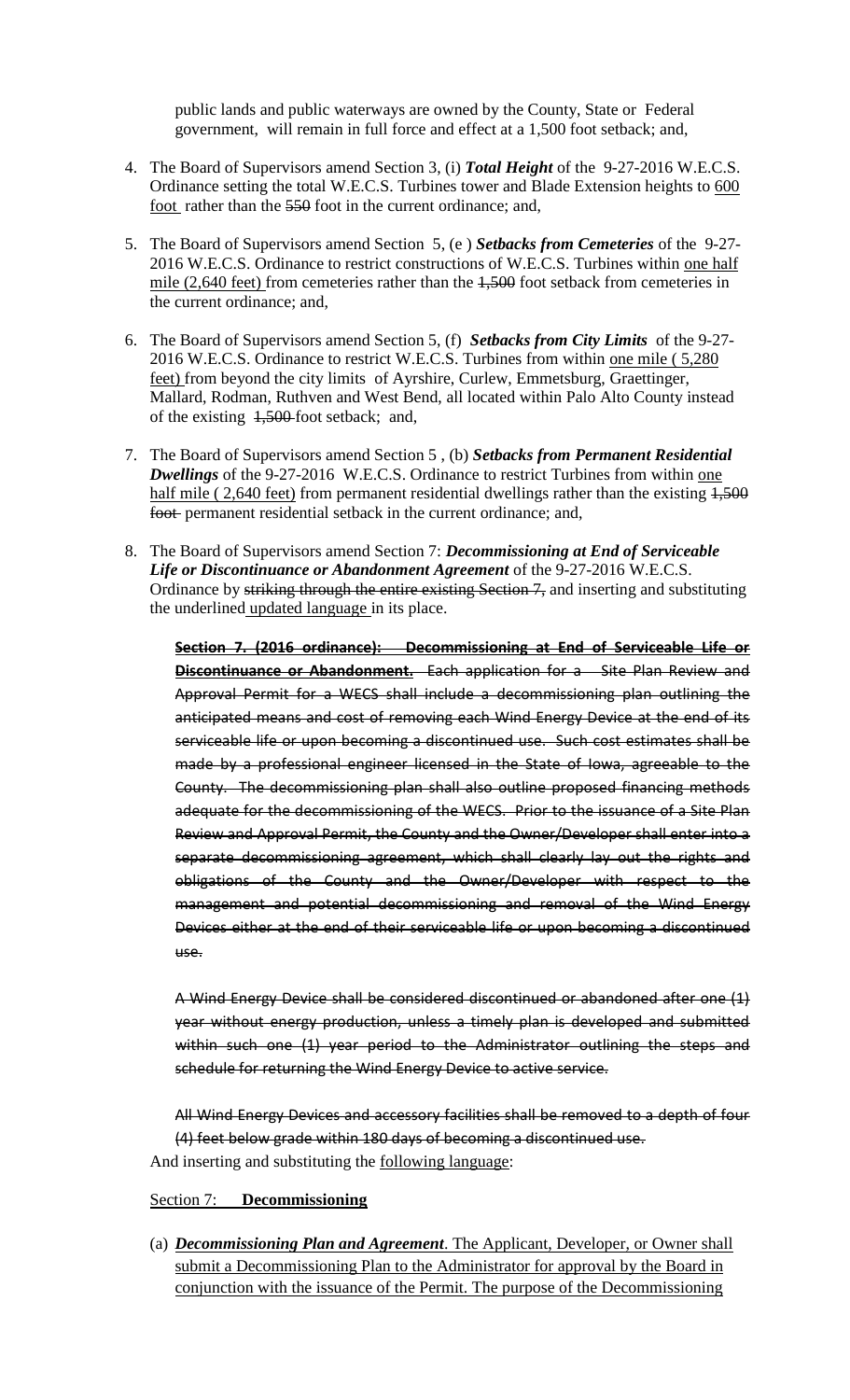Plan is to specify the procedure by which the Applicant, Owner or Developer or its successor will remove the Project after the end of its useful life, or upon Abandonment, and to restore the property for its original uses. Prior to the issuance of the Permit, the County and the Applicant, Owner or Developer shall enter into a separate Decommissioning Agreement which shall clearly lay out the rights and obligations of the County and the Applicant Owner or Developer and its successor with respect to the management and Decommissioning of the Project at the end of its serviceable life or upon Abandonment. In the event of a conflict between the Ordinance and the Decommissioning Agreement, this Ordinance shall control.

- (b) *Decommissioning Cost Estimate*. The Decommissioning Plan shall include a Decommissioning costs estimate prepared by an Iowa-licensed professional engineer.
	- (1.)The cost estimate shall provide the gross estimated cost to decommission the W.E.C.S. Turbine in accordance with the Decommissioning Plan and those conditions. The Decommissioning costs estimate shall not include any estimates or offsets for the resale or salvage values of the Project equipment and materials.
	- (2.)The Applicant Owner or Developer or its successor, will update the Decommissioning cost estimate every five (5) years and reimburse the county for an independent review and analysis by an Iowa-licensed engineer of each Decommissioning costs estimate.

(c)

# *Security*.

- (1) Prior to the Count's approval of the Permit, the Board shall require the Applicant, Owner Developer, to provide Decommissioning security. Such security shall be in the form of, at the County's sole option to choose, cash in the full amount of the Decommissioning cost estimate, a cash sinking fund, a letter of credit or a bond, the type and details of which shall be set out in the Decommissioning Agreement.
- (2) Upon receipt of the first revised Decommissioning cost estimate ( following the 5<sup>th</sup> anniversary), any increase or decrease in the Decommissioning security shall be funded by the Applicant, Owner or Developer, or refunded to the applicant (if permissible by the form of security) within 90 days and will be similarly trued up for every subsequent five-year updated Decommissioning costs estimate.
- (3) The Decommissioning security must be received prior to the issuance of the Permit and must stay in force in the duration of the life span of the Project and until all Decommissioning is completed. If the Board receives notice or reasonably believes that any form of security has been or may be revoked, the County may revoke the Permit and shall be entitled to take all action to obtain the rights to the form of security. In the event that the County reasonably believes that a specified form of security is no longer sufficient to cover the Decommissioning costs estimate, the County shall require the Applicant, Owner, Developer or its successor to provide a different form of security that will be sufficient to cover the Decommissioning costs estimate tin the County's reasonable judgment.
- (d) *Applicant/Successor Obligation*. Within six (6) months after the end of the useful life of the Project for electrical power generation or transmission, or after Abandonment, the Applicant Owner or Developer or its successor, at its sole costs and expense shall commence to Decommission the Project in accordance with the Decommissioning Plan and Agreement approved by the Board and complete the Decommissioning within six (6) months thereafter. If the Applicant owner or Developer or its successor fails to commence Decommissioning within six (6)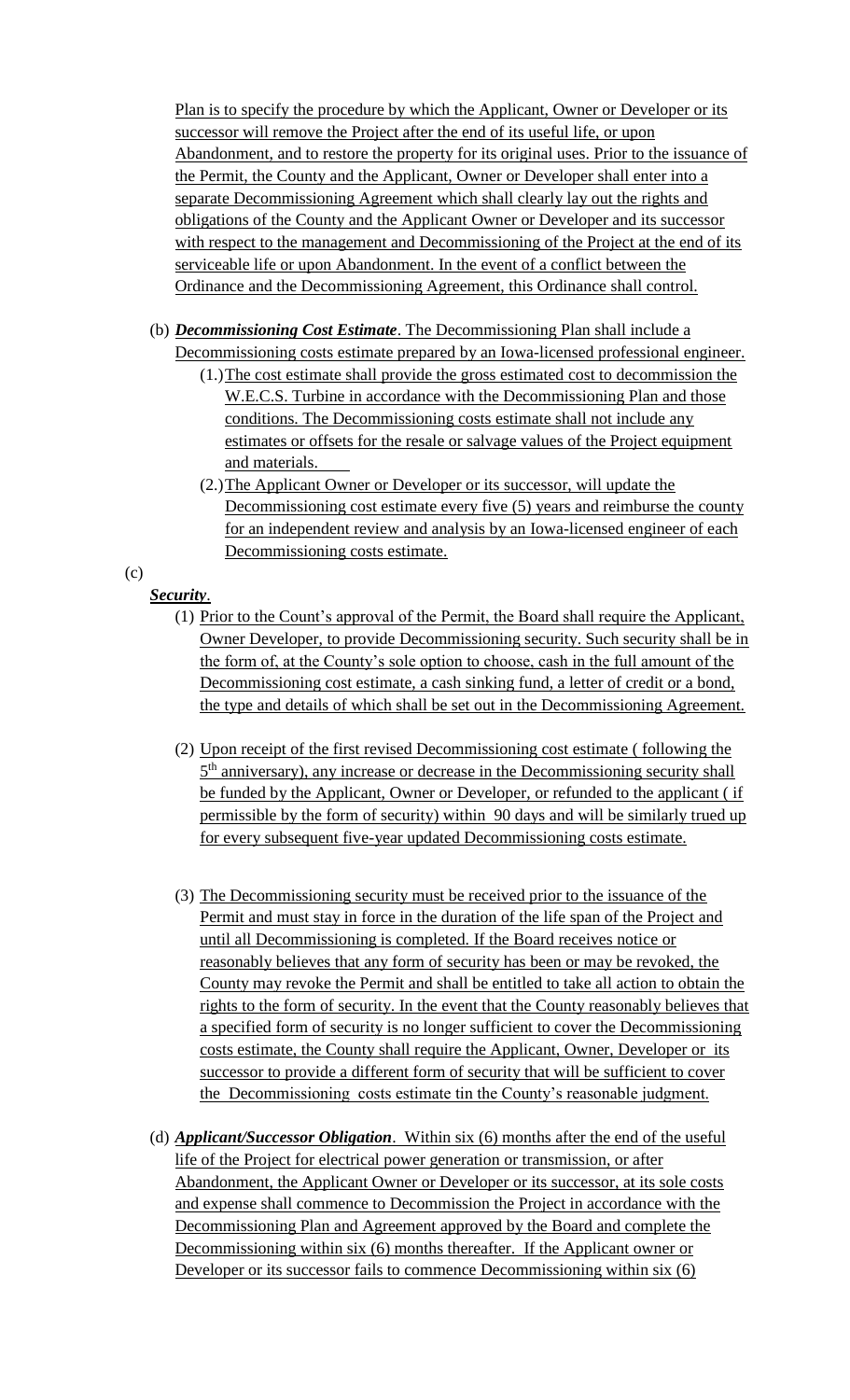months, the underlying property owner shall commence Decommissioning activities in accordance with the Decommissioning Plan within six (6) months, after being notified by the County of the Applicant, Owners, Developer's failure to refusal to Decommission the Project, and shall complete the Decommissioning within six (6) months. Following the completion the Decommissioning of the entire Project arising out of a default by the Applicant Owner or Developer or its successor, the security funds held by the County shall be distributed to the underlying property owners to reimburse them for the actual costs incurred by them to Decommission the Project. In the event that any funds remaining in the security fund after the property owners have been reimbursed for their actual Decommission costs, such remaining funds shall become the property of the County.

(e) *Applicant Reporting Requirements*. The Applicant shall notify the County in writing within thirty (30) days of the end of the useful life of the Project or of its Abandonment of the Project. In addition, the Applicant Owner Developer shall provide the County with a copy of the Replacement Tax Return filed with the Iowa Department of Revenue during each year of operation of the Project. Said copy shall be provided to the County within fourteen (14) days of filing.

## (f) *Applicant/property owner default ; Decommissioning by the County*;

- (1) If the Applicant Owner Developer or its successor or the underlying property owners fail to Decommission the Project as required by Section 7 of this Ordinance, the County shall have the right to exercise all legal remedies available to its to enforce the Decommissioning obligations of the Applicant Owner Developer , its successor and the underlying property owners. The county shall also have the right but not the obligation, at its option to commence Decommissioning activities and shall have access to the property, shall own the full amount of the Decommissioning security, and the rights to the Project equipment and materials on the property whether or not the County opts to Decommission the Project.
- (2) Prior to the issuance of the Permit, the Applicant Owner Developer and the underlying property owner shall deliver a legal instrument to the Administrator granting the County (1) the right to access the property , and (2) an interest in the Project equipment and material to complete the decommissioning upon the Applicant's Owner's Developer's default and (3) an interest in the Decommissioning security fund. Such instrument(s) shall bind the Applicant Owner Developer and property owners and their successors, heirs and assigns. Nothing herein shall limit other rights or remedies that may be available to the County to enforce the obligations of the Applicant, including under the County's zoning powers.
- (g) *Equipment/ Building Removal*. All physical improvement, material, and equipment related to W.E.C.S. Turbines and blades, shall be removed in their entirety unless the property owner consents in writing to a different removal depth. The soil grade will also be restored following disturbance caused in the removal vocal process. Perimeter fencing will be removed and recycled or reused. Where the current or future landowner prefers to retain the fencing, these portions of fence shall be left in place.
- *(h) Infrastructure Removal.* All access roads will be removed, including any geotextile material beneath the roads and granular material. The exception to removal of the access roads and associated culverts or their related material would be upon written request from the current or future landowner to leave all or a portion of these facilities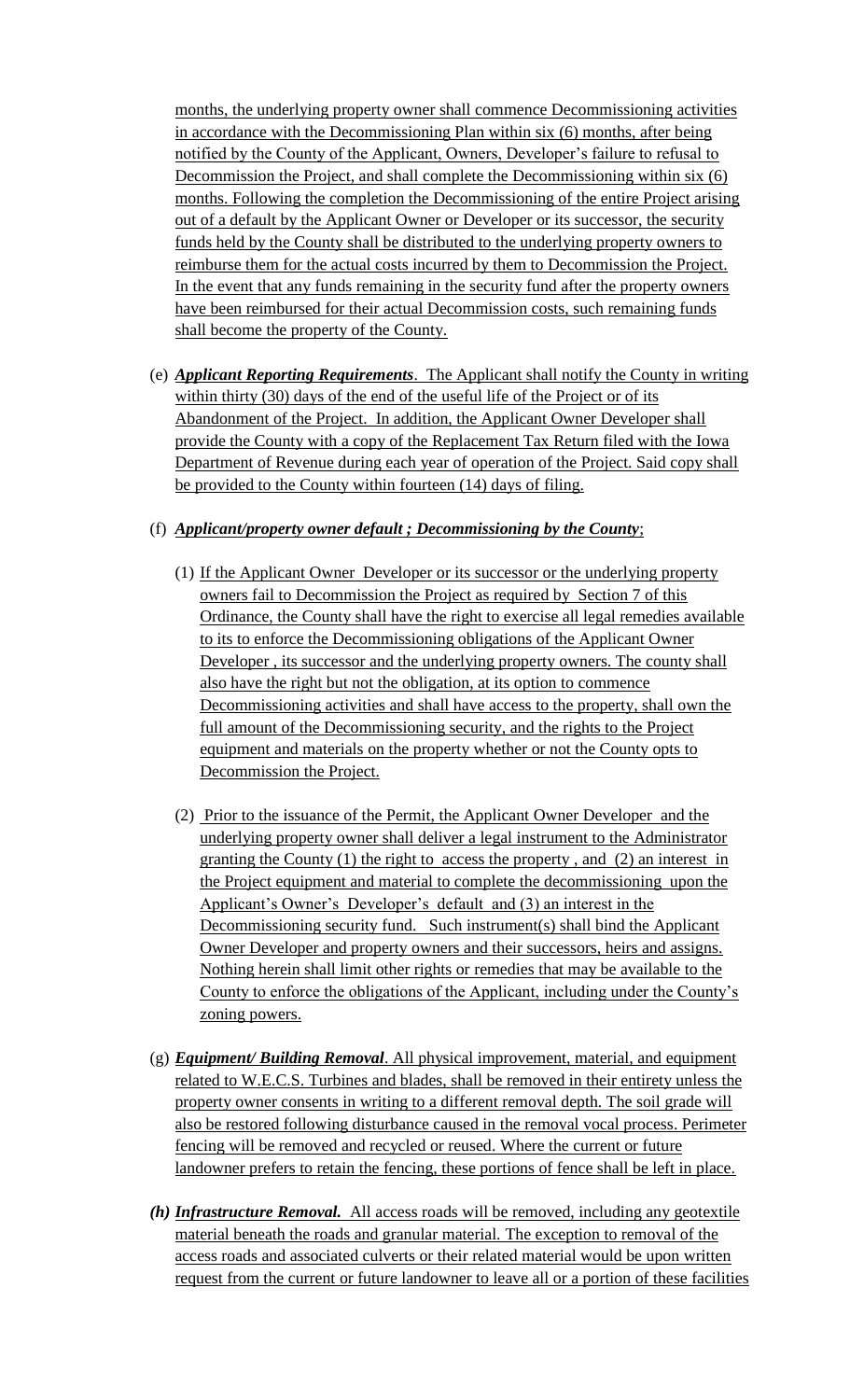in place for use by that landowner. Access roads will be removed within areas that were previously used for agricultural purposes and top soil will be redistributed to provide substantial similar growing medial as was present within the areas prior to site disturbance.

- *(i) Partial Decommissioning.* If Decommissioning is triggered for a portion, but not the entire Project, then the Applicant Owner or Developer or its successor will commence and complete the Decommissioning, in accordance with the Decommissioning Plan for the applicable portion of the Project; the remaining portion of the Project would continue to be subject to the Decommissioning Plan. Any reference to Decommissioning the Project shall include the obligation to Decommission all or a portion of the Project whichever is applicable with respect to a particular situation.
- 9. The Board of Supervisors amend Section 5, (i) *Density or Spacing* of the 9-27-2016 W.E.C.S. Ordinance by striking: Wind Energy Device spacing will vary depending on common industry practice and manufacturer specifications. The Owner/Developer shall consider the public interest and the natural environment, and maintain the intent and purpose of this Ordinance. In its place the following language will be inserted and substituted:

The Oct. 24<sup>th</sup>, 2017 W.E.C.S. Invenergy project in Northeast Palo Alto County carries a name-plate production generating capacity of 240 Megawatts.

The Vestas W.E.C.S. project to be located in Northwest Palo Alto County will have the name-plate production generating capacity of 210 Megawatts.

There shall be no W.E.C.S. Project which would be covered by the Palo Alto County Ordinance constructed or erected that causes the total name-plate production generating capacity in Palo Alto County to exceed 600 megawatts.

NOW THEREFORE, BE IT RESOLVED by the Palo Alto County Board of Supervisors that following the three consecutive open public hearings of June  $8<sup>th</sup>$ , June  $15<sup>th</sup>$ , and June 22nd, 2022, and following due consideration and public open discussion, that the above recommended Amendments and or Substitutions should be made part of the 9-27-2016 W.E.C.S. Ordinance as so amended; and,

BE IT FURTHER RESOLVED that the June 22<sup>nd</sup>, 2022 Amendments to the 9-27-2016 W.E.C.S. Ordinance should be recorded with the Palo Alto County Auditor and posted on the Palo Alto County Auditor's website and that these Amendments be duly recorded with the Palo Alto County Recorder's Office and spread of record in both offices, and the amendments be duly published in the official Palo Alto County newspapers.

All resolutions or parts of resolutions in conflict with the provisions of this resolution are hereby repealed.

The remaining portions of the W.E.C.S. Ordinance dated 9-27-2016 which are not affected by the above *Amendments and Substitutions in the* 6-22-2022 Resolution shall continue and shall remain in full force and effect. If any section, provision, or part of this resolution shall be adjudged invalid or unconstitutional, such adjudication shall not affect the validity of the resolution as a whole or any section, provision, or part thereof not adjudge invalid or unconstitutional.

## **ADOPTION**

Supervisor Graettinger therefore moves for the approval and passing of the resolution and adoption of the above amendments and or substitutions to the 9-27-2016 W.E.C.S. Ordinance.

Supervisor Merrill seconded the motion to adopt the resolution and adopt the above amendments and or substitutions to the 9-27-2016 W.E.C.S. Ordinance.